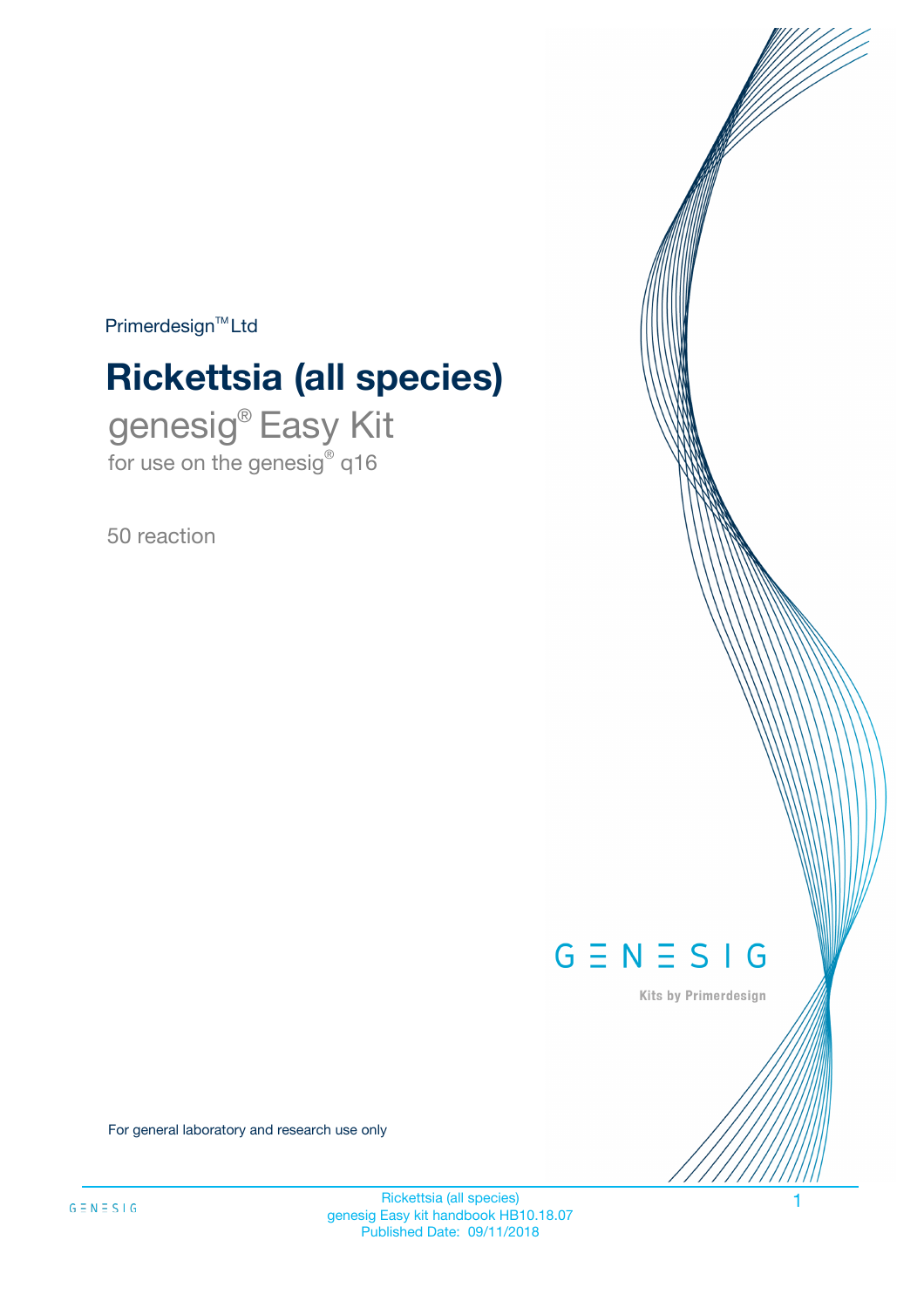## genesig® Easy: at a glance guide

#### **For each DNA test**

| Component                   | <b>Volume</b> | Lab-in-a-box pipette |  |
|-----------------------------|---------------|----------------------|--|
| Rickettsia_spp reaction mix | $10 \mu$      |                      |  |
| <b>Your DNA sample</b>      | 10 µl         |                      |  |

#### **For each positive control**

| Component                   | Volume          | Lab-in-a-box pipette |  |
|-----------------------------|-----------------|----------------------|--|
| Rickettsia_spp reaction mix | 10 <sub>µ</sub> |                      |  |
| Positive control template   | $10 \mu$        |                      |  |

#### **For each negative control**

| Component                   | <b>Volume</b>   | Lab-in-a-box pipette |  |
|-----------------------------|-----------------|----------------------|--|
| Rickettsia_spp reaction mix | 10 <sub>µ</sub> |                      |  |
| <u>Water</u>                | 10 <sub>µ</sub> |                      |  |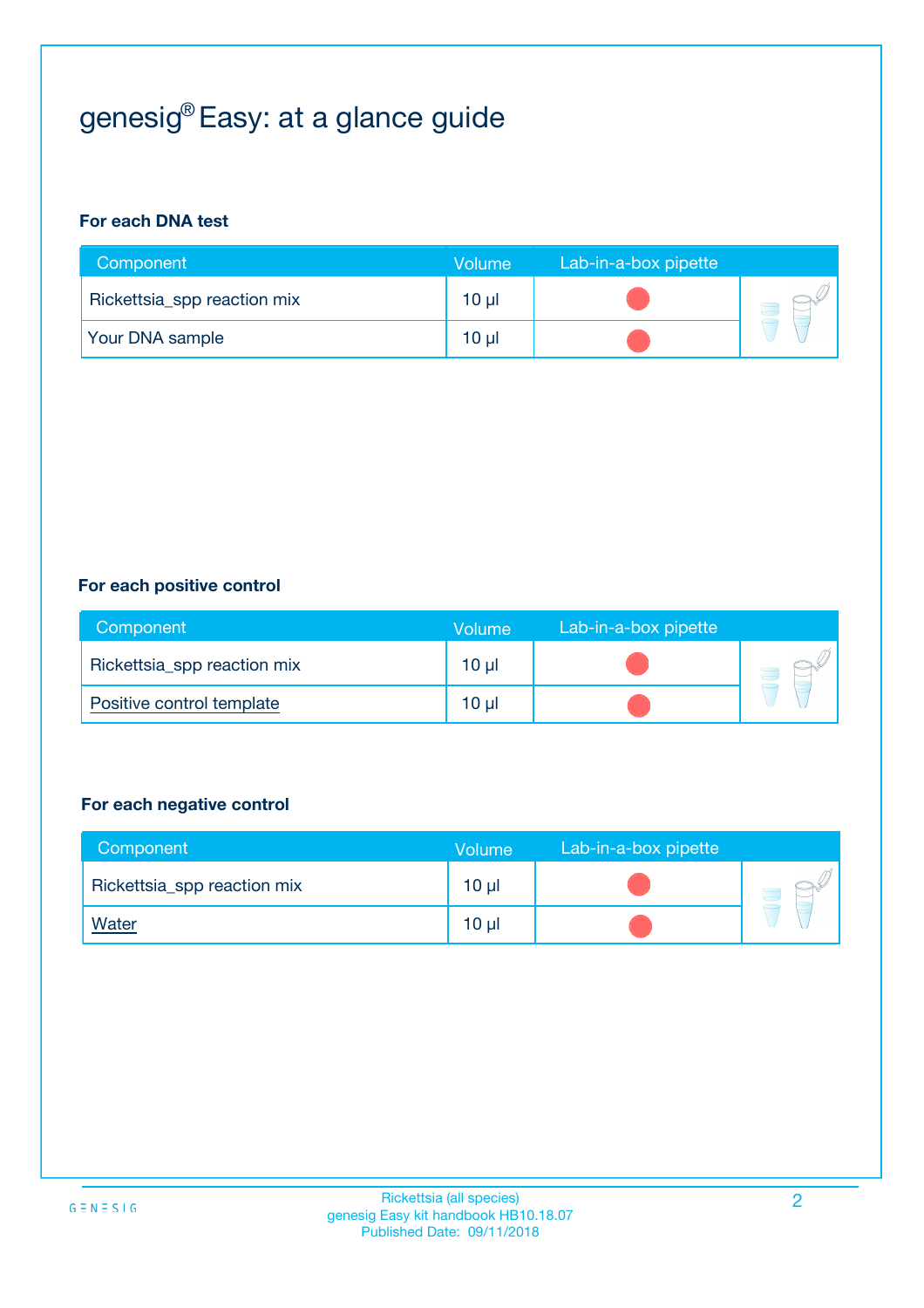## Kit Contents



## Reagents and equipment to be supplied by the user

#### **genesig® q16 instrument**

#### **genesig® Easy Extraction Kit**

This kit is designed to work well with all processes that yield high quality RNA and DNA but the genesig Easy extraction method is recommended for ease of use.

#### **genesig® Lab-In-A-Box**

The genesig Lab-In-A-Box contains all of the pipettes, tips and racks that you will need to use a genesig Easy kit. Alternatively if you already have these components and equipment these can be used instead.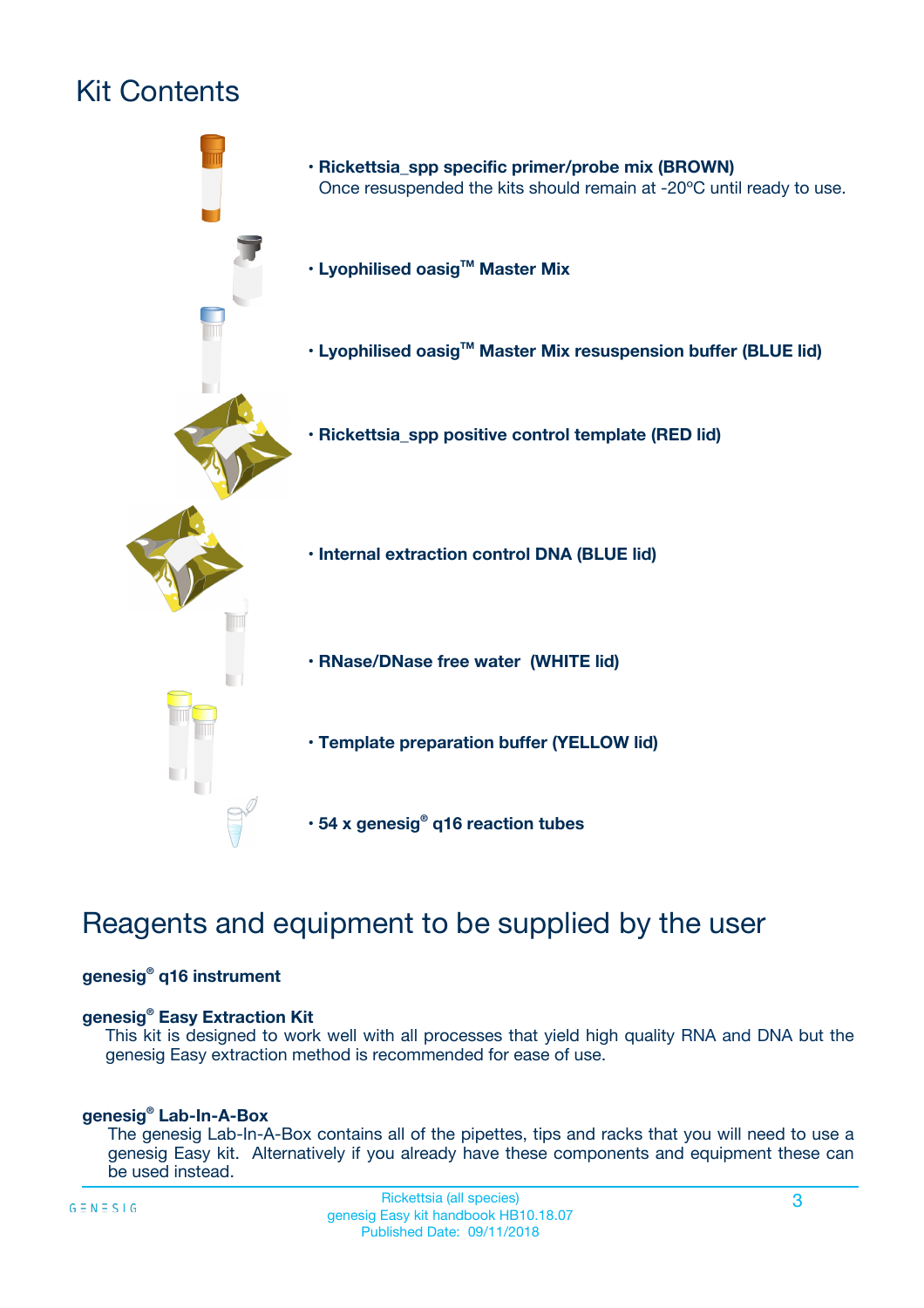## Step-by-step guide

### 1. Create your reaction mix



Use the blue pipette to transfer 500µl**\*** of the oasig Master Mix resuspension buffer into the tube of lyophilised oasig Master Mix and mix well by gently swirling. Then transfer all of that master mix into the brown tube labelled Rickettsia spp primers/probe.

**\***Transfering 525µl of the oasig Master Mix resuspension buffer to your oasig Master Mix (instead of the 500µl recommended above) will enable you to take full advantage of the 50 reactions by accounting for volume losses during pipetting. In order to do so with the genesig Easy fixed volume pipettes use 1x blue, 2x red and 1x grey pipettes to make the total volume. Please be assured that this will not adversely affect the efficiency of the test.

Cap and shake tube to mix. A thorough shake is essential to ensure that all components are resuspended. **Failure to mix well can produce poor kit performance.**

Leave to stand for 5 minutes. Now your reaction mix is ready to use.

Store the reaction mix in the freezer from hereon.

#### Top tip

- Ensure that the reaction mix is mixed thoroughly before each use by shaking.
- **•** Once resuspended do not expose genesig Easy kit to temperatures above -20°C for longer than 30 minutes at a time.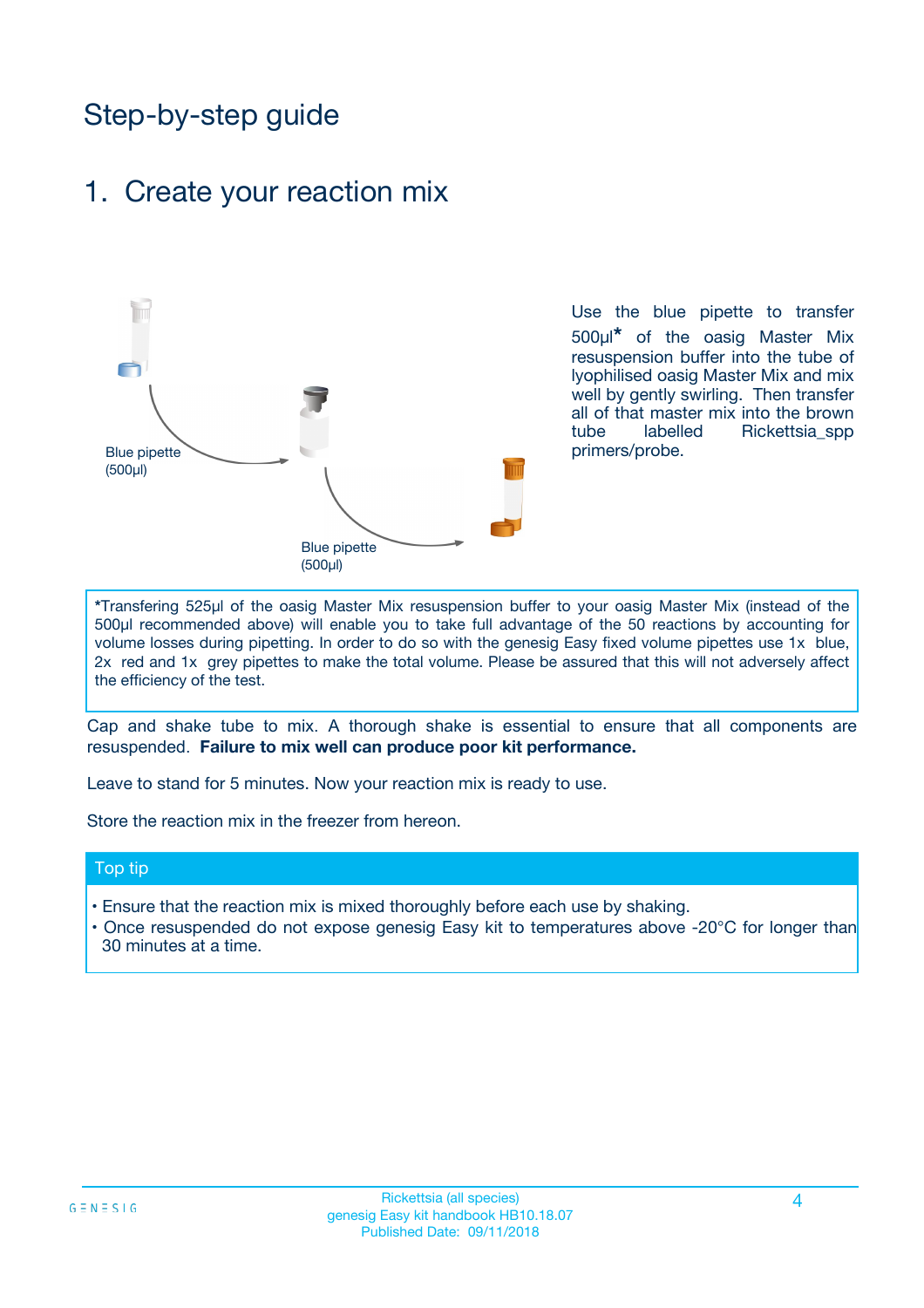## 2. Internal extraction control



Use the blue pipette to transfer 1000µl (2 x 500µl) of template preparation buffer into the Internal Extraction Control DNA tube. Cap and shake tube to mix.

Your kit contains Internal Extraction Control DNA. This is added to your biological sample at the beginning of the DNA extraction process. It is extracted along with the DNA from your target of interest. The q16 will detect the presence of this Internal Extraction Control DNA at the same time as your target. This is the ideal way to show that your DNA extraction process has been **successful.** 

#### **If you are using an alternative extraction kit:**

Use the red pipette to transfer 10µl of Internal Extraction Control DNA to your sample **after** the lysis buffer has been added then follow the rest of the extraction protocol.

#### **If you are using samples that have already been extracted:**

Use the grey pipette to transfer 5µl of Internal Extraction Control DNA to your extracted sample.

### 3. Add reaction mix to all reaction tubes



For every reaction to be run, use the red pipette to add 10µl of your Rickettsia\_spp reaction mix to every tube.

#### Top tip

- Always pipette the reaction mix directly into the bottom of the tube.
- You can label the tube lids to aid your reaction setup but avoid labelling tube sides.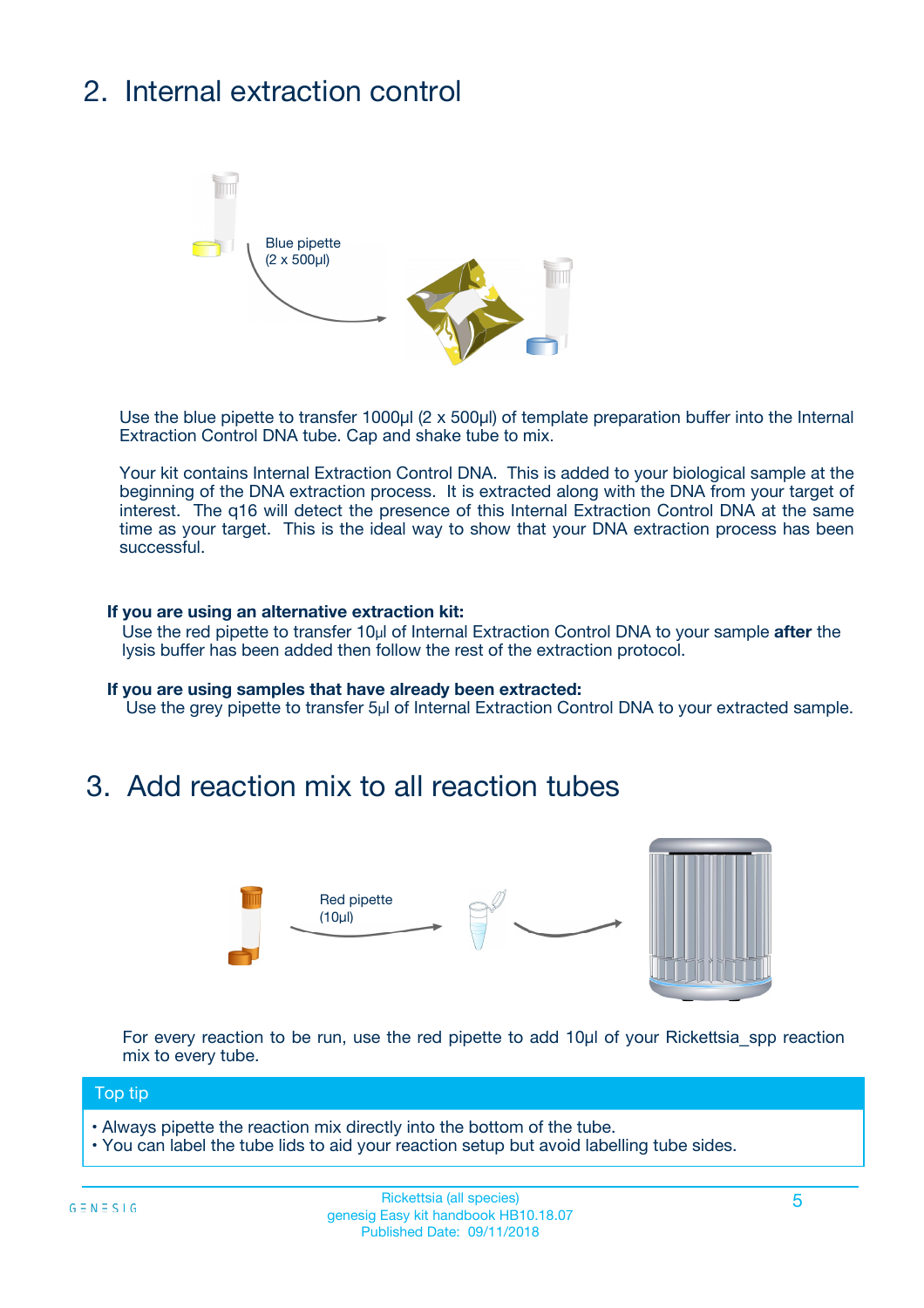### 4. Negative control



For each test you will require a negative control. Instead of DNA, water is used. This sample should typically prove negative thus proving that all of your positive samples really are positive.

To create a negative control reaction simply use the red pipette to add 10µl of the water to the required reaction tubes. Close these tubes after adding the water.

Because some genesig kit targets are common in the environment you may occasionally see a "late" signal in the negative control. The q16 software will take this into account accordingly.

#### Top tip

**•** Always add the water to the side of the tube to reduce the introduction of bubbles.

### 5. Set up a test



For each sample you wish to analyse, use the red pipette to add 10µl of your DNA sample to the required reaction tubes. Close these tubes after adding the sample. Always change pipette tips between samples.

#### Top tip

**•** Always add the DNA sample to the side of the tube to reduce the introduction of bubbles.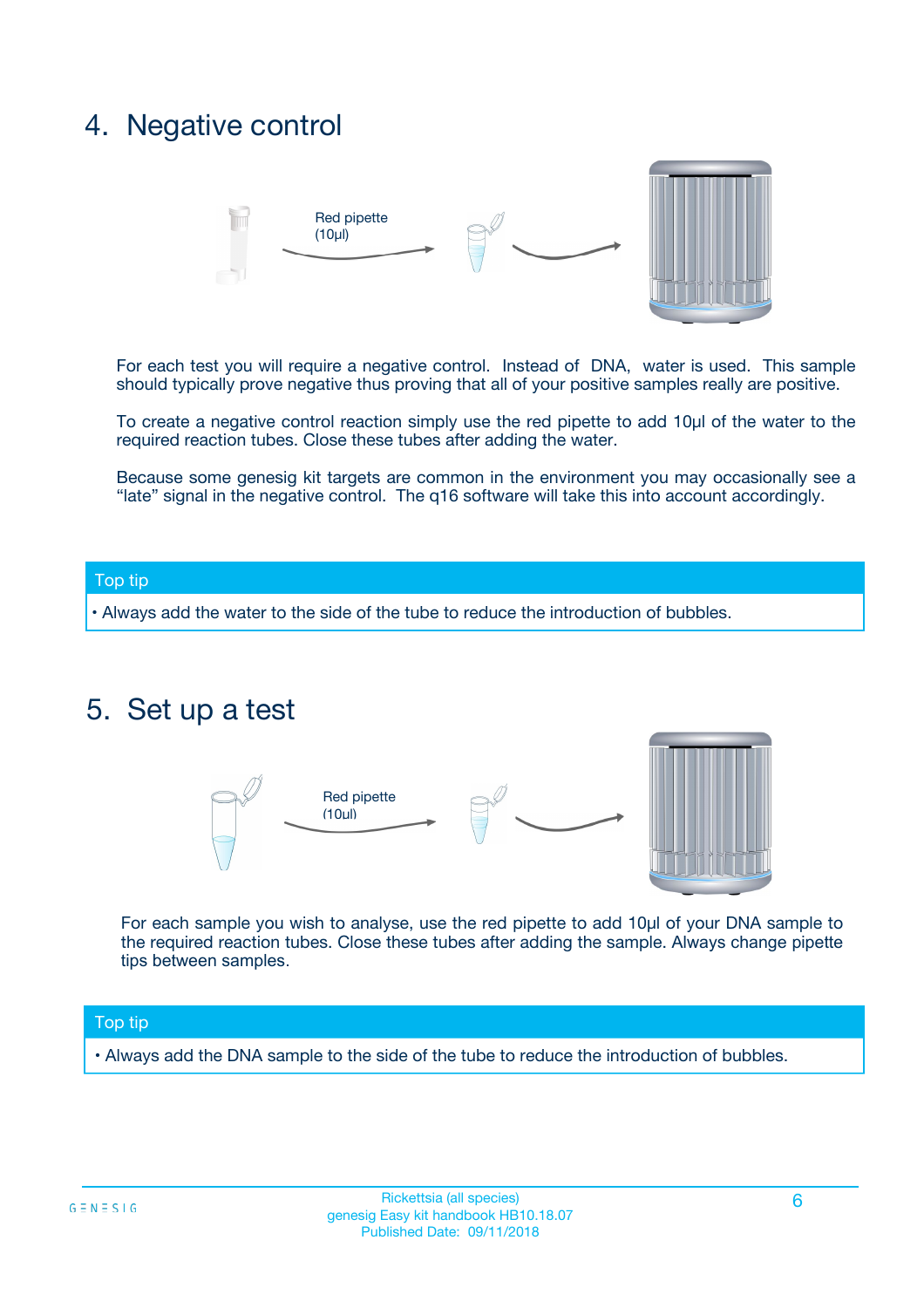### 6. Positive control



Use the blue pipette to transfer 1000µl (2 x 500µl) of template preparation buffer into the positive control template tube. Cap and shake tube to mix.

Each time you run a test you will require a positive control. This is a small portion of DNA from your target of interest. It serves two purposes:

1. It will always test positive so it shows that everything is working as it should be.

2. The q16 software knows how much DNA is present in the positive control. So it can automatically compare your sample of interest with the positive control to calculate the amount of target DNA in your sample.

To create a positive control reaction, simply use 10µl of the positive control instead of your DNA sample.



Take great care when setting up your positive control. The positive control template has the potential to give you a false positive signal in your other samples. Set positive controls up last after all other sample tubes are closed. Always change pipette tips between samples. You may even choose to set up positive controls in a separate room.

#### Top tip

**•** Always add the positive control to the side of the tube to reduce the introduction of bubbles.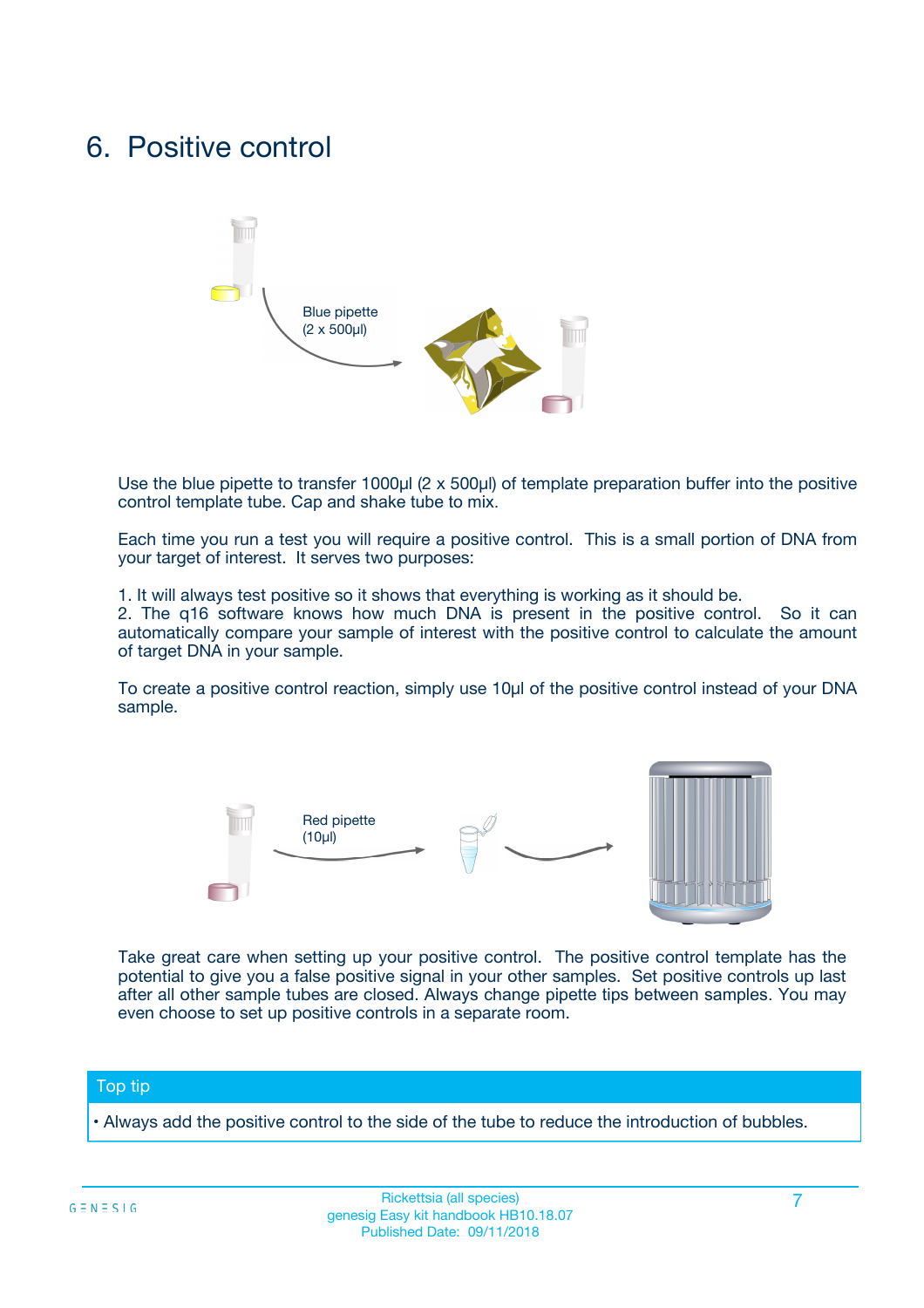## 7. Running the test

Place the tubes into the correct positions in your q16 as defined by the software, this may include positioning of empty tubes to ensure that the q16 lid is balanced. The run can then be started.

|                      | genesig q16 PCR software - 1.2                                               |                                |                              |                                          | $\begin{array}{c c c c} \hline \multicolumn{3}{c }{\textbf{0}} & \multicolumn{3}{c }{\textbf{0}} \end{array}$<br>$\Sigma\!3$ |
|----------------------|------------------------------------------------------------------------------|--------------------------------|------------------------------|------------------------------------------|------------------------------------------------------------------------------------------------------------------------------|
|                      | $\vert \cdot \vert$<br><b>Open Experiments:</b><br>Unsaved (New Experiment 2 | Open<br>Save<br>$\sqrt{9}$ New | Save As                      | <b>C</b> Close<br><b>X</b> Configuration | $G \equiv N \equiv S \mid G$                                                                                                 |
| <b>Stages:</b>       | Setup<br><b>Results</b>                                                      |                                |                              |                                          |                                                                                                                              |
| <b>Notes</b>         |                                                                              | <b>Samples</b>                 |                              | <b>Tests</b>                             |                                                                                                                              |
|                      | <b>Name and Details</b>                                                      | Color<br>Name                  | Note                         | Color<br>Name                            | Note                                                                                                                         |
|                      | New Experiment 2017-10-26 11:06                                              | Sample 1                       | ÷                            | Test 1                                   | ÷                                                                                                                            |
|                      | Kit type: genesig® Easy Target Detection kit                                 | Sample 2                       |                              |                                          |                                                                                                                              |
|                      | Instrument Id.:                                                              | Sample 3                       | $\qquad \qquad \blacksquare$ |                                          | $\qquad \qquad \blacksquare$                                                                                                 |
|                      | <b>Run Completion Time:</b>                                                  | Sample 4                       |                              |                                          |                                                                                                                              |
| <b>Notes</b>         | <b>A</b><br>v                                                                | Sample 5                       | $\triangle$<br>$\oplus$      |                                          | 4<br>₩                                                                                                                       |
| <b>Well Contents</b> |                                                                              |                                |                              | Run                                      |                                                                                                                              |
| Pos.                 | Test                                                                         | Sample                         |                              | <b>Run Status</b>                        |                                                                                                                              |
| $\overline{1}$       | Test 1                                                                       | <b>Negative Control</b>        | $\blacktriangle$             |                                          |                                                                                                                              |
| $\overline{2}$       | Test 1                                                                       | <b>Positive Control</b>        |                              |                                          |                                                                                                                              |
| 3                    | Test 1                                                                       | Sample 1                       |                              | Show full log                            |                                                                                                                              |
| $\overline{4}$       | Test 1                                                                       | Sample 2                       |                              |                                          |                                                                                                                              |
| 5                    | Test 1                                                                       | Sample 3                       |                              | <b>Run Control</b>                       |                                                                                                                              |
| 6                    | Test 1                                                                       | Sample 4                       |                              |                                          |                                                                                                                              |
| $\overline{7}$       | Test 1                                                                       | Sample 5                       |                              |                                          |                                                                                                                              |
| -8                   |                                                                              |                                |                              | Abort Run                                | $\triangleright$ Start Run                                                                                                   |
|                      | <b>JOB FURTY TURE TO BULLMAR LIB</b>                                         |                                | $\overline{\mathbf{v}}$      |                                          |                                                                                                                              |

#### Top tip

- Before loading tubes into the q16, check for bubbles! Flick the bottom of the tubes to remove any bubbles that may have formed during the test setup.
- Apply centrifugal force with a sharp wrist action to ensure all solution is at the bottom of the reaction tube.
- When repeating a test you can use a previous file as a template by clicking 'open' then selecting File name > Files of Type > Experiment file as template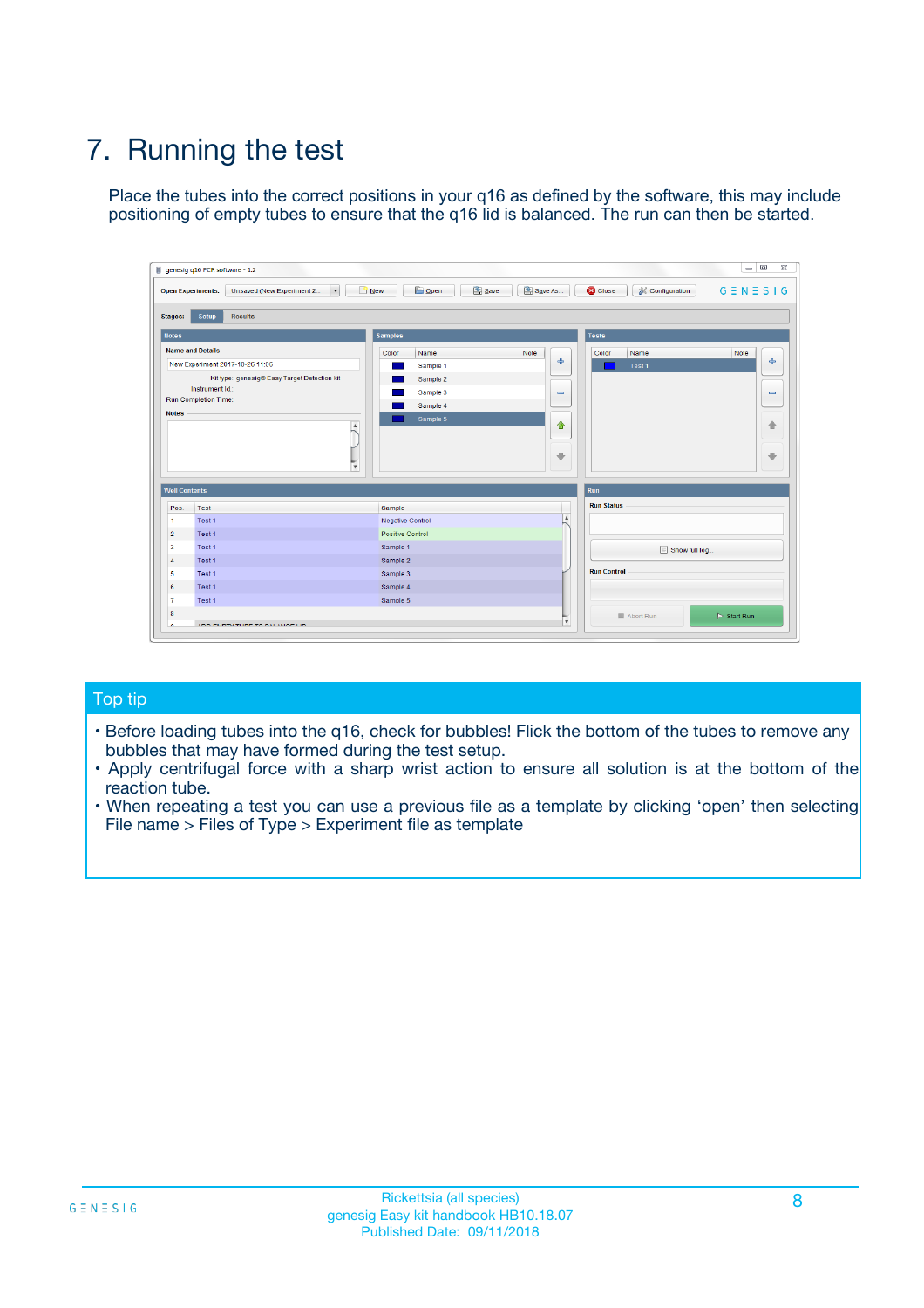### What do my results mean?

Analysis of your data is carried out automatically by the genesig q16. The following information is designed to help you fully understand a result or to troubleshoot:

### "Positive"

#### **Explanation**

Your sample has produced a positive result. Your target of interest is present and you can use the reported quantity.

"Negative"

#### **Explanation**

Your sample has produced a negative result. The target is not present in your sample.

### "Test contaminated"

#### **Explanation**

The Negative Control should be completely free of any DNA. If you see this error message it means that at some point during the setup, the Negative Control has been contaminated with DNA and has given a positive signal. This contamination has invalidated the test. The Positive Control and your test samples are both possible sources of contaminating DNA. The genesig q16 reaction tubes from previous runs will also contain very high amounts of DNA so it is important that these are carefully disposed of after the run is completed and NEVER OPENED. It may be the case that your kits have become contaminated which will lead to the same problem occurring repeatedly.

#### **Solutions**

1. Clean your working area using a commercial DNA remover solution to ensure the area is DNA free at the start of your run and re-run the test

2. If the problem persists then the kit has become contaminated and it will have to be discarded and replaced with a new kit. When you open the new kit, run a simple test to show that changing the kit has solved the problem. Prepare a test which includes only the Positive Control, the Negative Control and one 'mock sample'. For the 'mock sample' add water instead of any sample DNA. The result for the Negative Control and the mock sample should be negative indicating that contamination is no longer present.

#### **Preventive action**

An ideal lab set-up has a 'Clean area' where the test reagents are prepared and a 'sample area' where DNA samples and the Positive Control template are handled. The best workflow involves setting up all the test components (excluding the positive control template) in the clean area and then moving the tests to the sample area for sample and Positive Control addition. If this method is followed then the kit components are always kept away from possible sources of contamination. For extra security the Negative Control can be completely prepared and sealed in the clean area. All work areas should be decontaminated regularly with DNA remover.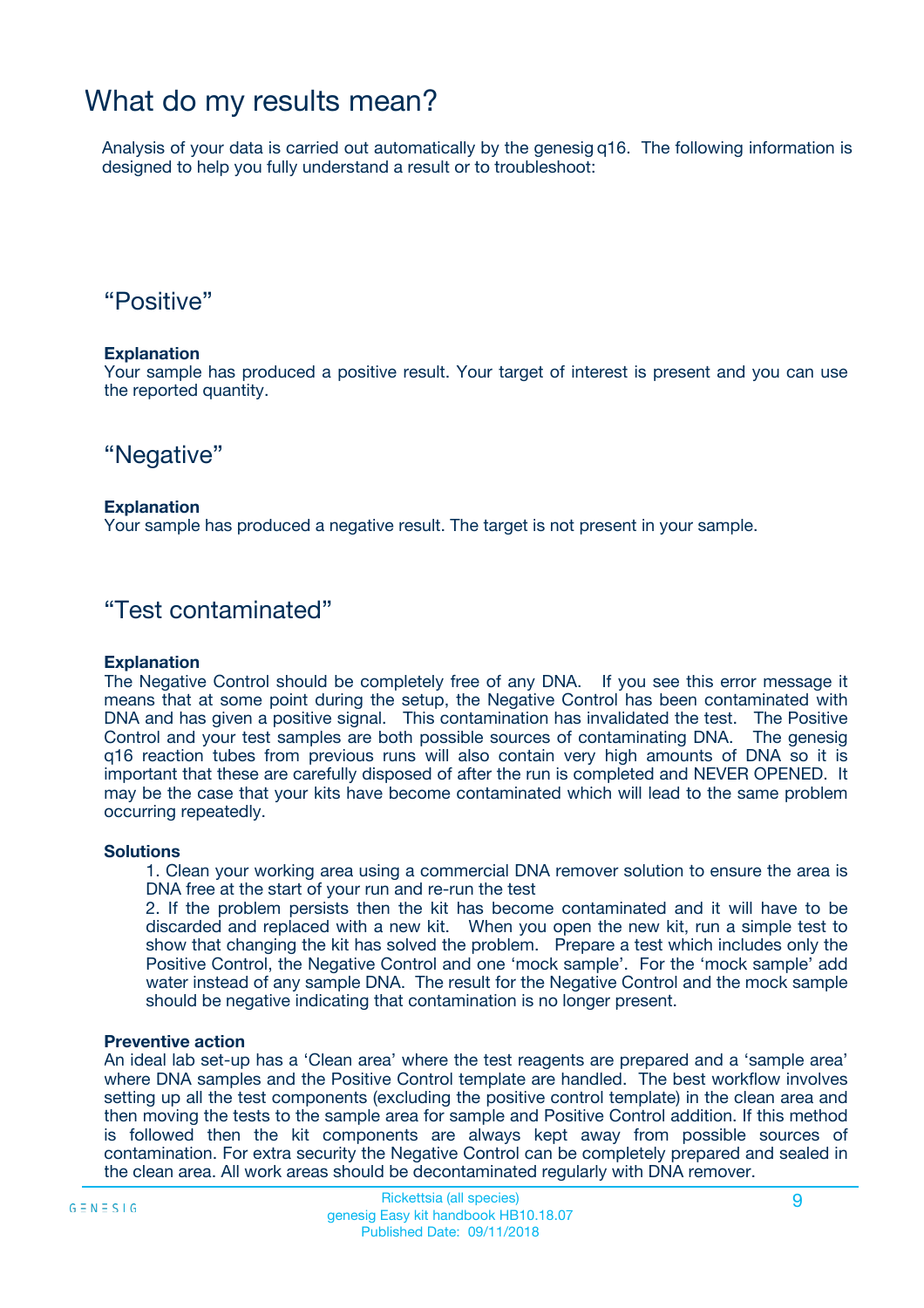### "Sample preparation failed"

#### **Explanation**

The test has failed because the quality of the sample was not high enough. The Internal Extraction Control component identifies whether the sample has been prepared correctly and is of suitable quality. This error message means that this quality control test has failed and the sample quality is not high enough for analysis.

#### **Solutions**

1. Check the sample preparation protocol for any user errors then repeat.

2. Poor quality samples can result from overloading the sample preparation protocol with too much starting material. Try reducing the amount of starting material then repeat.

3. Failing to add the Internal extraction Control DNA to your sample during the sample preparation protocol can also lead to a reported result of "sample preparation failed". Ensure that this step has not been overlooked or forgotten. If your samples are derived from an archive store or from a process separate from your genesig Easy extraction kit; you must add 5µl of Internal Extraction Control DNA into each 0.5ml of your sample to make it suitable for use on the q16.

### "Positive result, poor quality sample"

#### **Explanation**

The test is positive so if you are only interested in obtaining a 'present or absent' answer for your sample then your result is reliable. However, the test contains an Internal Extraction Control component that identifies if the sample is of high quality. This quality control test has failed and the sample is not therefore of high enough quality to accurately calculate the exact copy number of DNA present. If you require quantitative information for your sample then proceed with the solutions below.

#### **Solution**

For appropriate solutions, read the "Sample preparation failed" section of this handbook.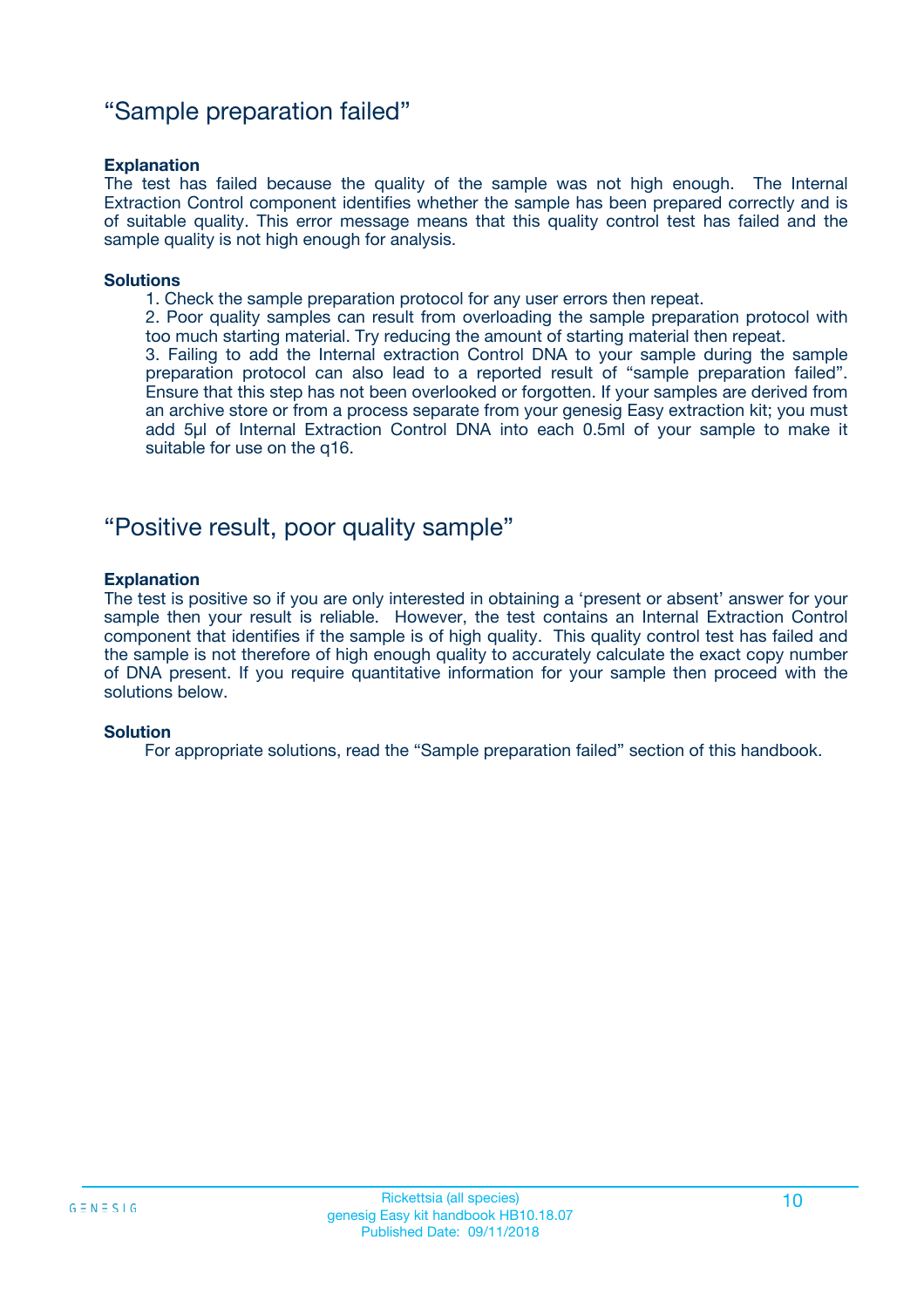### "Test failed"

#### **Explanation**

The test has failed because the Positive Control has not worked. The Positive Control is present to show that all aspects of the test are working correctly together. When this control test fails, the test as a whole is invalidated. This finding indicates that a problem has occurred in the reaction set-up part of the experiment and has nothing to do with sample preparation.

#### **Solutions**

- 1. Check the entire workflow and test set-up to look for any user errors, then repeat the test e.g. have the right colour pipettes and solutions been used with the correct tubes?
- 2. Ensure the positive and negative controls are inserted into the correct wells of your q16.

3. A component of the test may have 'gone off' due to handing errors, incorrect storage or exceeding the shelf life. When you open a new kit, run a simple test to show that changing the kit has solved the problem. Prepare a test which includes only the Positive Control, the Negative Control and one 'mock sample'. For the 'mock sample' add internal control template instead of any sample DNA. If the Positive Control works, the mock sample will now be called as a negative result.

### "Test failed and is contaminated"

#### **Explanation**

The Positive Control is indicating test failure, and the Negative Control is indicating test contamination. Please read the "Test Failed" and "Test contamination" sections of this technical support handbook for a further explanation.

#### **Solution**

For appropriate solutions, read both the "Test failed" and "Test contaminated" sections of this handbook.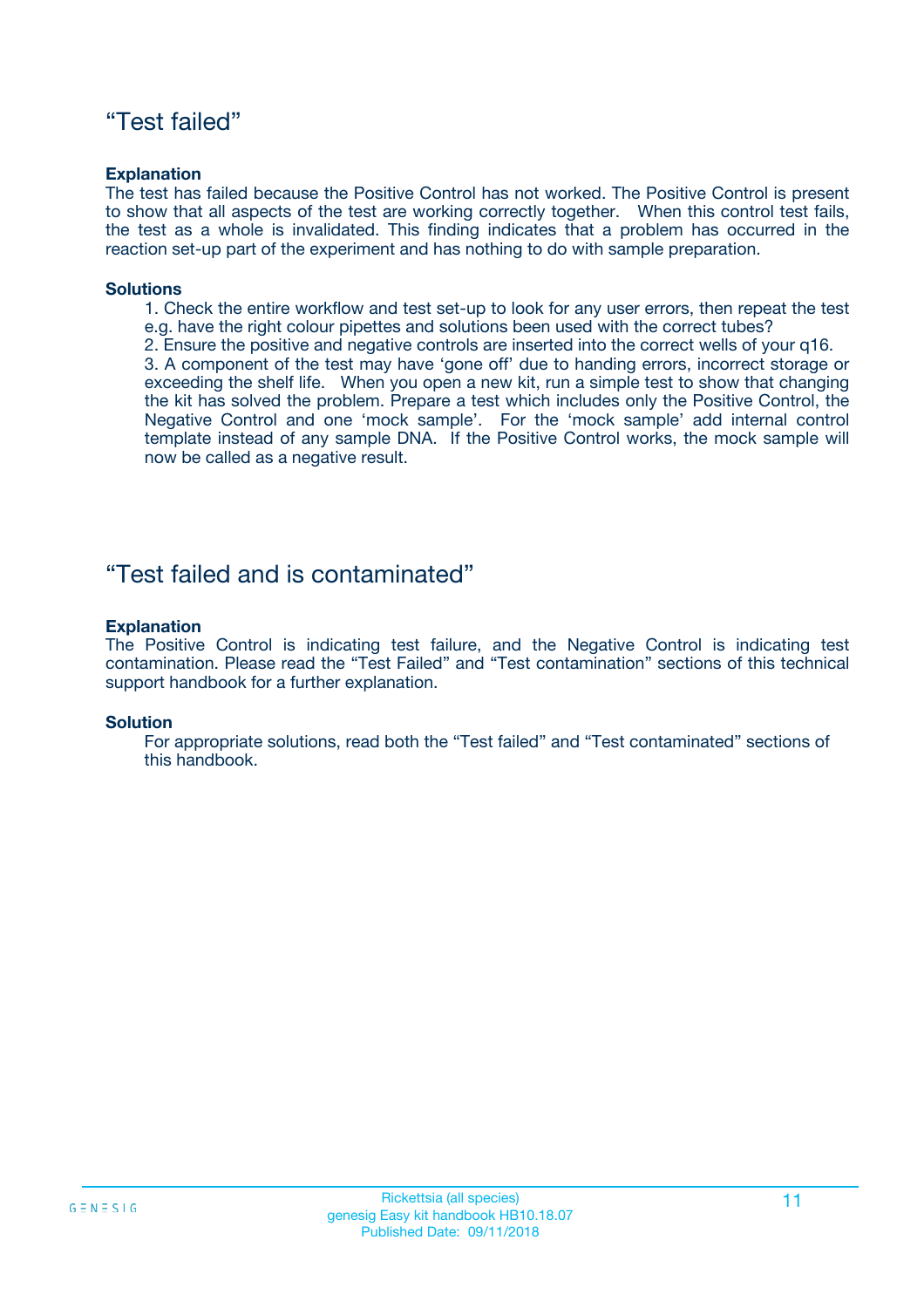### Rickettsia (all species)

Rickettsia is a genus of Gram-negative bacteria which are pleomorphic, motile, rod-shaped and obligate intracellular parasites. The genomes of Rickettsia species are a single circular DNA chromosome typically up to 1Mbp. These genomes consist of 900 to 1500 genes depending on the species, of which 704 protein coding and 39 RNA-coding genes are common to all Rickettsia genomes sequenced to date. Rickettsia species can be classified into the following groups based on the severity of the infections they cause: Spotted Fever group; Typhus group and Scrub Typhus group (Tsutsugamushi disease).

Rickettsia species are carried by many ticks, fleas and lice and are transferred to humans via bites from infected arthropods. These bacteria adhere to the endothelial lining of the vasculature within the various organs affected utilising adhesins thought to be outer membrane proteins, subsequent phagocytosis results in host cell invasion. Once inside the cell the bacteria can multiply resulting in lysis of the host cell due to accumulation of large numbers of bacteria (typhus) or escape from the cells causing damage to the membrane resulting in influx of water (spotted fever). Specific invasion of cells lining blood vessels results in Rocky Mountain spotted fever (RMSF).

Infection with Rickettsia species can cause typhus, rickettsialpox, Boutonneuse fever, Rocky Mountain spotted fever and Q fever with common symptoms including skin rash, headache, altered conscious state, heart failure, and shock. RMSF specifically causes haemorrhage, inflammation and blood clots. Infection with the most virulent Rickettsiae species (R. rickettsii and R. Prowazekii) results in a high mortality rate if treatment is not administered early in the infection. Tetracyclines are the drug of choice in treating most Rickettsial infections. Arthropod and rodent control are possible to prevent infections but often difficult. No vaccines are currently available.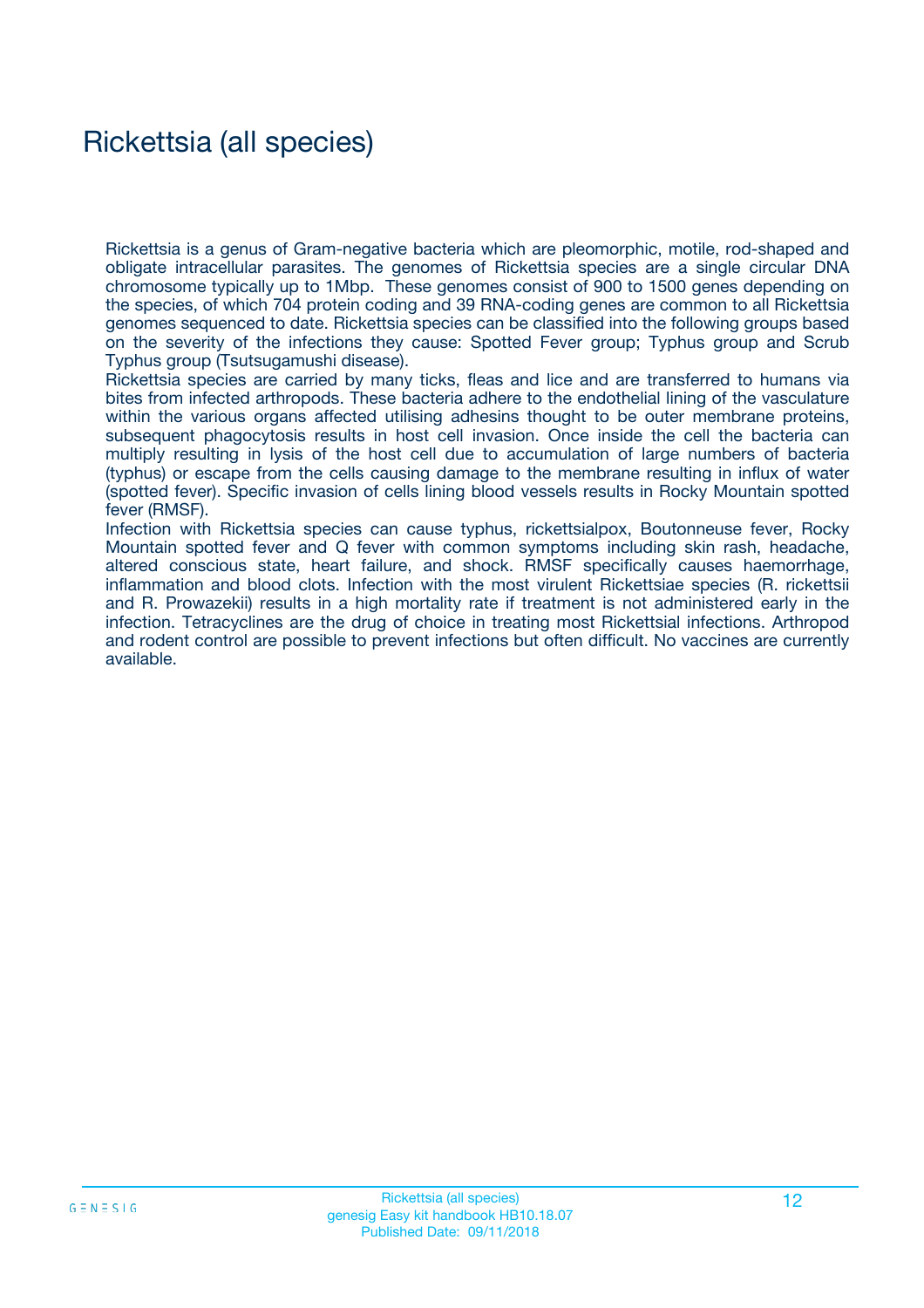## **Specificity**

The Primerdesign genesig Kit for Rickettsia (all species) (Rickettsia\_spp) genomes is designed for the in vitro quantification of Rickettsia\_spp genomes. The kit is designed to have a broad detection profile. Specifically, the primers represent 100% homology with over 95% of the NCBI database reference sequences available at the time of design.

The dynamics of genetic variation means that new sequence information may become available after the initial design. Primerdesign periodically reviews the detection profiles of our kits and when required releases new versions.

Our kit for Rickettsia has been designed for the specific and exclusive in vitro quantification of rickettsia species within this genus. A highly conserved sequence within the gtfA gene has previously been shown to be a good target sequence in other clinical real time PCR based studies (J. Stenos et.al., 2005). The primers and probe sequences in this kit have 100% homology with over 95% of reference sequences in the NCBI database based on a comprehensive bioinformatics analysis.

If you require further information, or have a specific question about the detection profile of this kit then please send an e.mail to enquiry@primerdesign.co.uk and our bioinformatics team will answer your question.